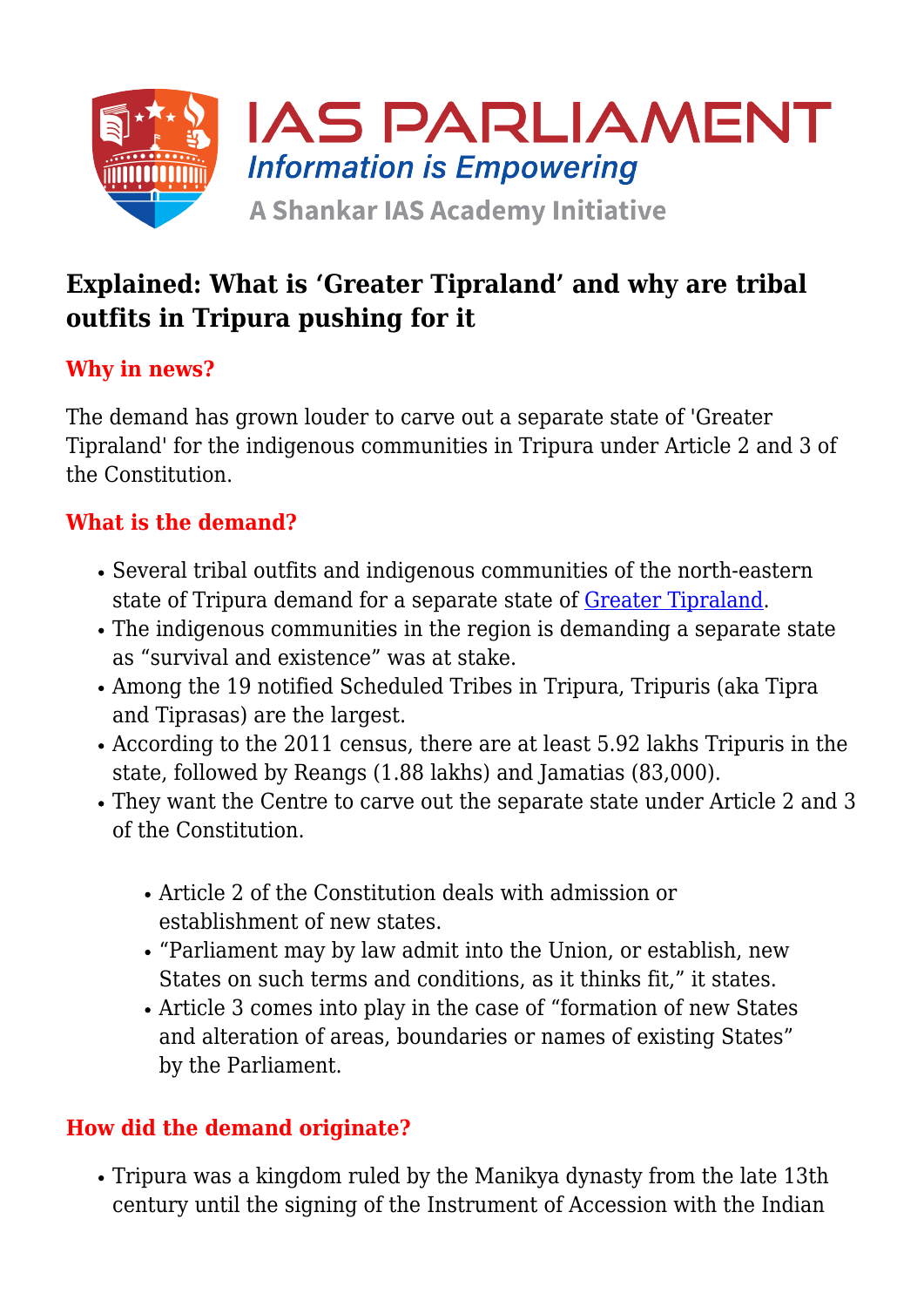government on October 15, 1949.

- The demand mainly stems from the change in the demographics of the state.
- The indigenous communities were reduced to a minority due to the displacement of Bengalis from the erstwhile East Pakistan between 1947 and 1971.
- Their population reduced from 63% in 1881 to 31% by 2011.
- They have also been dislodged from land reserved for them by the penultimate king of the Manikya dynasty Bir Bikram Kishore Debbarman.
- In the intervening decades, ethnic conflict and insurgency gripped the state, which shares a nearly 860-km long boundary with Bangladesh.

### **What has been done to address the grievances of indigenous communities?**

- The Tripura Tribal Areas Autonomous District Council (TTADC) was formed under the sixth schedule of the Constitution in 1985 to ensure development and secure the rights and cultural heritage of the tribal communities.
- The TTADC, which has legislative and executive powers, covers nearly two-third of the state's geographical area.
- The council comprises 30 members of which 28 are elected while two are nominated by the Governor.
- Also, out of the 60 Assembly seats in the state, 20 are reserved for Scheduled Tribes.
- However 'Greater Tipraland' envisages a situation in which the entire TTADC area will be a separate state.
- It also proposes dedicated bodies to secure the rights of the Tripuris and other aboriginal communities living outside Tripura.

#### **Reference**

1. [https://indianexpress.com/article/explained/greater-tipraland-tribal-outfits](https://indianexpress.com/article/explained/greater-tipraland-tribal-outfits-protest-tripura-7654530/)[protest-tripura-7654530/](https://indianexpress.com/article/explained/greater-tipraland-tribal-outfits-protest-tripura-7654530/)